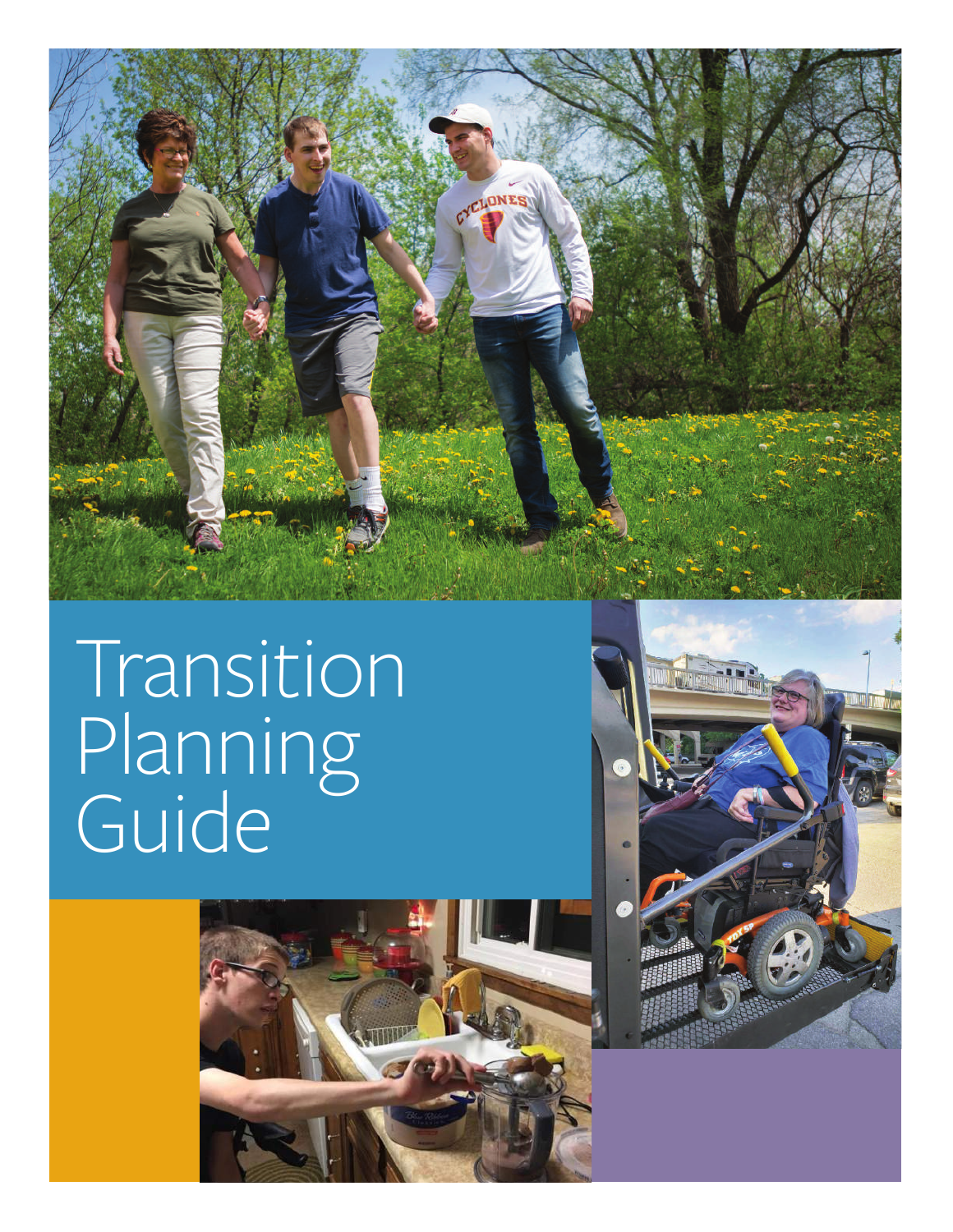

**ASSISTING INDIVIDUALS WITH** disabilitiestransition from facilities to the community requires careful planning, coordination and communication. The following are considerations that the Money Follows the Person (MFP) team have found to be critical in assuring success. This list is not meant to be all inclusive but is based on MFP experience with transitioning. It is hoped that the questions and considerations listed will stimulate other questions and considerations. It is essential that each transition be tailored to the individual and his/her needs, recognizing one size does not fit all. The questions presented in this guide are directed to the individual transitioning while understanding it may take a support team to assist with the transition. Some questions may need to be answered by his/ her support team on behalf of the individual. Please note that a funding source or a natural support should be identified for all determined needs.

## Table of Contents

| <b>Medical or Physical Conditions</b> |  |
|---------------------------------------|--|
| <b>Psychiatric, Mental Health and</b> |  |
| <b>Durable Medical</b>                |  |
|                                       |  |
|                                       |  |
|                                       |  |
|                                       |  |
|                                       |  |
|                                       |  |
| Social, Leisure, Community,           |  |
| Environmental Modifications9          |  |
|                                       |  |
|                                       |  |
| Staff and Caregiver Training9         |  |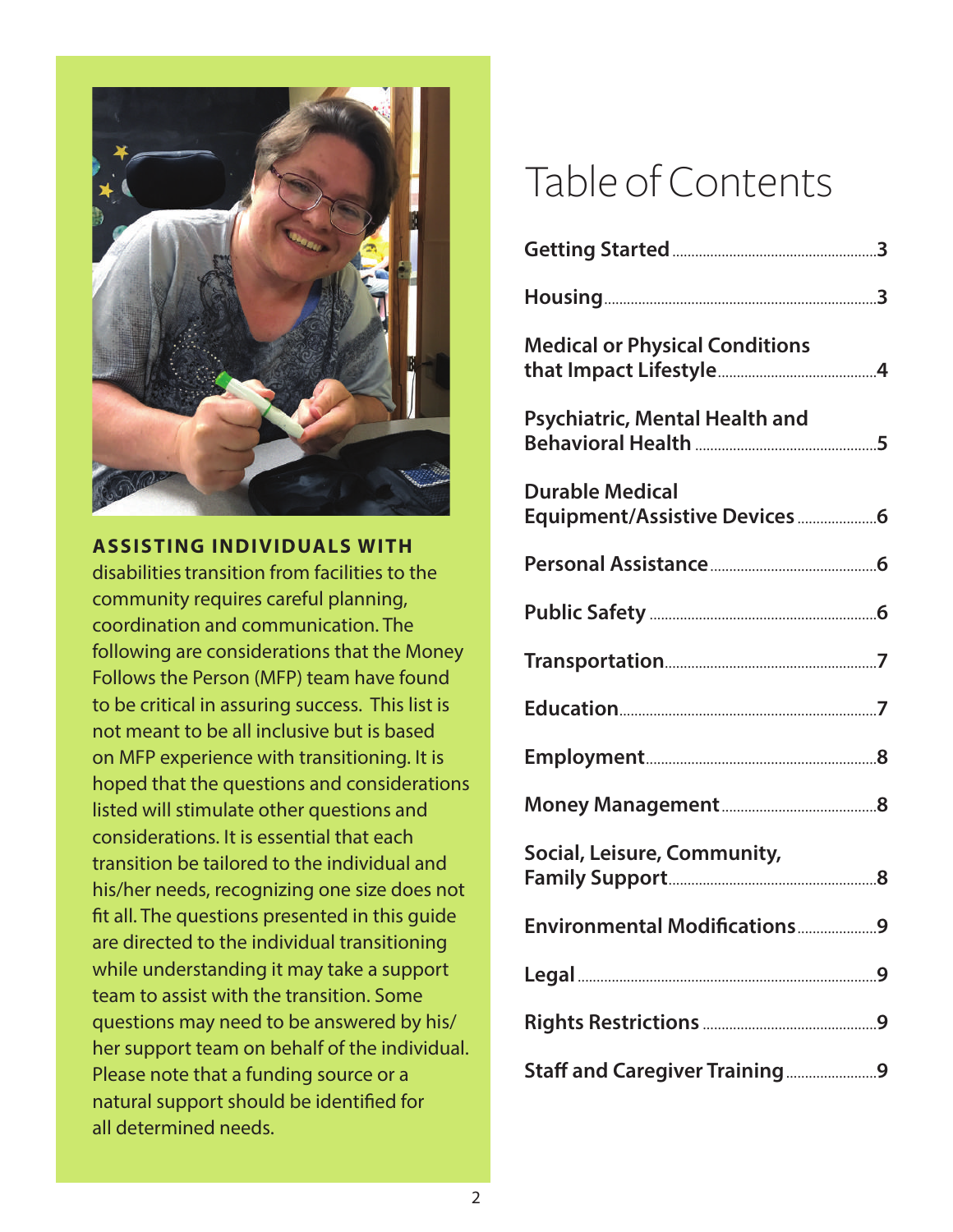## **Getting Started**

L

L  $\overline{a}$ L

 $\overline{a}$  $\overline{a}$ 

 $\square$  Who will help you meet your daily support needs?

## **Housing**

 $\overline{a}$ 

 $\overline{a}$ 

 $\overline{a}$  $\overline{a}$ 

 $\overline{a}$ 

L

¨ Where are you moving?

Who is responsible for finding housing?

- $\Box$  If housing has been found, does it meet your financial and accessibility needs?  $\circ$  yes  $\circ$  no
- $\square$  Who will/can sign the lease?  $\angle$
- $\square$  Can the housing support the voltage requirements for electrical medical equipment and what is the emergency medical back up arrangements?
- $\square$  Is subsidized housing available?  $\circ$  yes  $\circ$  no If so, who will make the application?
- $\square$  Who will follow up with any housing subsidy waiting lists?
- $\square$  Who will make application for utility assistance?
- $\square$  Who will set up utilities? Who will pay utilities?
- $\Box$  How much will you need for deposits and rent and how much will you need on-going? \_\_\_\_\_\_\_\_\_\_\_\_\_\_
- $\Box$  Will you have nearby access to community resources? (Examples: groceries, banks, rehab services) O yes O no
- $\circ$  Is the support paid?  $\circ$  yes  $\circ$  no
- $\circ$  Will natural supports be in place?  $\circ$  yes  $\circ$  no
- $\square$  Do you need an Intellectual Disability or Brain Injury waiver slot?  $\bigcirc$  yes  $\bigcirc$  no Has a reserved capacity slot been requested through a Medicaid application?  $\circ$  yes  $\circ$  no Has it been granted?  $\circ$  yes  $\circ$  no
- $\square$  Does your Level of Care for waiver need to be updated?  $\circ$  yes  $\circ$  no Do you have a current psychological evaluation and/or documentation of appropriate diagnosis for the waiver?  $\bigcirc$  yes  $\bigcirc$  no
- $\square$  Do you have a guardian?  $\bigcirc$  yes  $\bigcirc$  no Does your guardian agree with the transition?  $O$  yes  $O$  no
- $\square$  Is a guardian needed before the transition?  $O$  yes  $O$  no
- $\Box$  Do you need 24 hours of support?  $\bigcirc$  yes  $\bigcirc$  no Can you safely have time without supervision from a care provider?  $\circ$  yes  $\circ$  no If yes, what is the maximum amount of time for this and what supports need to be in place to ensure your safety and success with this?
- $\square$  Who will notify Medicaid/Department of Human Services Income Maintenance worker of the transition and the new address?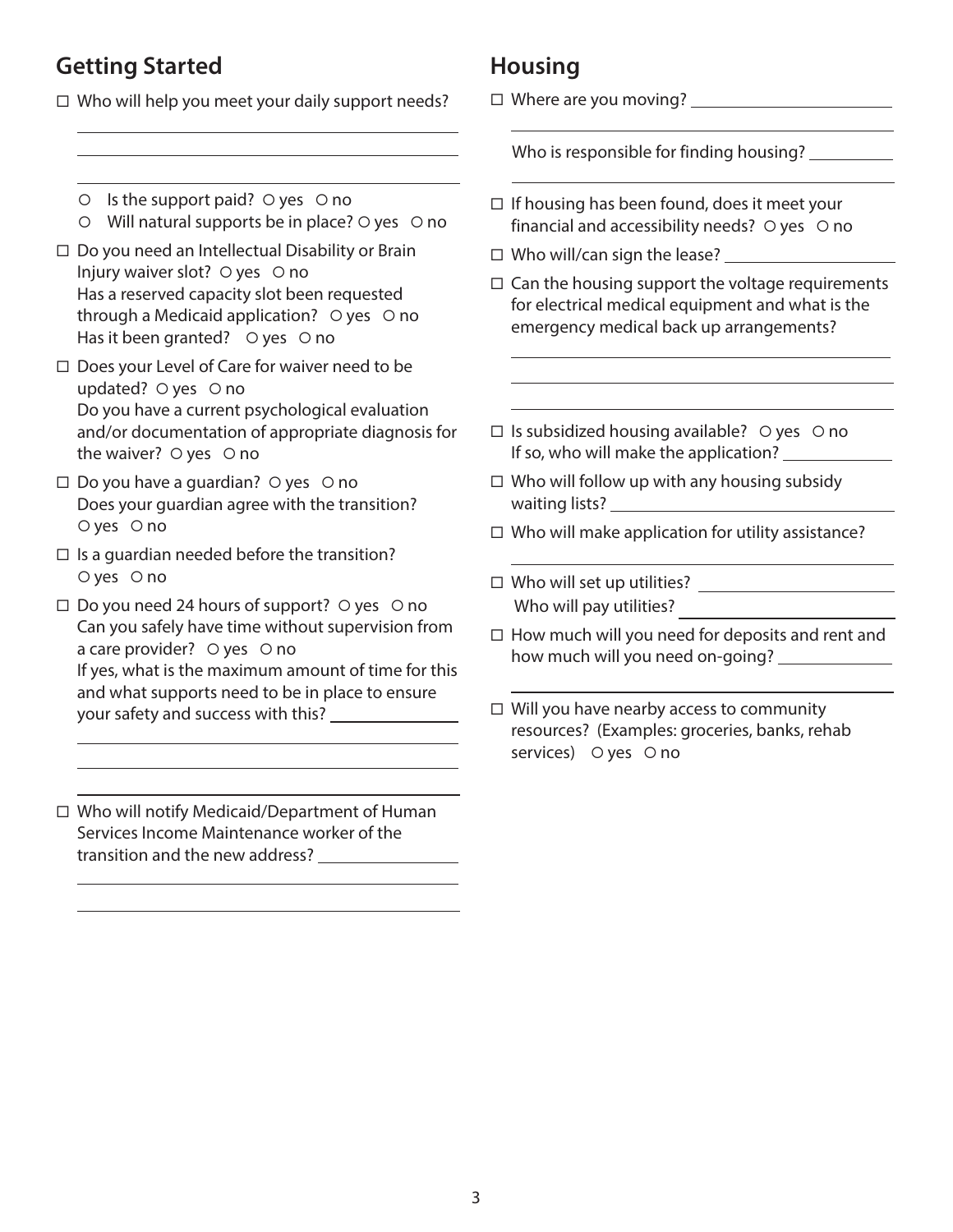## **Medical or Physical Conditions that Impact Lifestyle**

¨ Who is your primary care doctor

 $\overline{a}$ 

Will this be your doctor after the transition?  $O$  yes  $O$  no Has an appointment been scheduled?  $O$  yes  $O$  no

 $\square$  How many days' worth of medication is the discharge facility able to provide? Will prescription(s) be sent with you or to the pharmacy? How long are the prescriptions valid? \_\_\_\_\_\_\_\_\_\_

 $\square$  Are there any medications which require blood work be drawn in order to obtain medication?  $\circ$  yes  $\circ$  no Does the pharmacy stock these medications?

 $O$  yes  $O$  no  $\_\_\_\_\_\_\_\_\_\_\_\_\_\_\_\_$ 

 $\overline{a}$ 

 $\overline{a}$ 

L

L

 $\square$  Are there over-the-counter medications that will be needed?  $\circ$  yes  $\circ$  no Who will be responsible to provide over-the-

counter medications?  $\Box$  How do you take medications? Who supports it? Can you self-medicate?  $\circ$  yes  $\circ$  no

Who orders medications?

What PRN (as needed) medications are needed?  $\overline{a}$ 

Who determines when they are needed?

 $\Box$  Are your medications going to be covered by insurance once you leave the facility?  $\circ$  yes  $\circ$  no Are they available at the pharmacy of choice? Everyone should be aware that there will be copayments and charges for over prescriptions and over-the-counter medications.

 $\square$  What medical specialists need to be established?

- ¨ Who makes your medical appointments?
- $\square$  Do you have any known allergies?  $\bigcirc$  yes  $\bigcirc$  no
- $\Box$  Do you have a history of seizures?  $\bigcirc$  yes  $\bigcirc$  no How do the seizures present themselves?

What do the seizures look like? \_\_\_\_\_\_\_\_\_\_\_\_\_\_\_

What is the seizure protocol?

 $\overline{a}$ 

 $\overline{a}$ 

 $\overline{a}$ 

 $\overline{a}$ 

 $\overline{a}$ 

 $\overline{a}$ 

- $\square$  Are you diabetic?  $\bigcirc$  yes  $\bigcirc$  no If so how do you meet these needs? How will diabetic supplies be obtained and who will provide them? (Examples: meters and strips) How do you manage your diabetes and can you give your own injections?
- $\Box$  Do you have any diet restrictions?  $\circ$  yes  $\circ$  no If so, what are they?
- $\square$  Do you have any contagious diseases?  $\bigcirc$  yes  $\bigcirc$  no If so, what supports are necessary to manage this condition?
- $\square$  Do you have any special considerations regarding your medical diagnosis?  $\circ$  yes  $\circ$  no Are any nursing services needed? (Example: epilepsy injections)
- $\square$  Do you need incontinence supplies?  $\bigcirc$  yes  $\bigcirc$  no Who is responsible to get those?

Be aware that prescriptions and preauthorization are needed for incontinence supplies.

- $\square$  What is your preferred emergency medical care hospital?
- $\square$  Do you smoke?  $\bigcirc$  yes  $\bigcirc$  no
- $\square$  What training is needed for direct support staff and/or non-paid caregivers in this area to support you? Who will provide it? What is the timeline for training?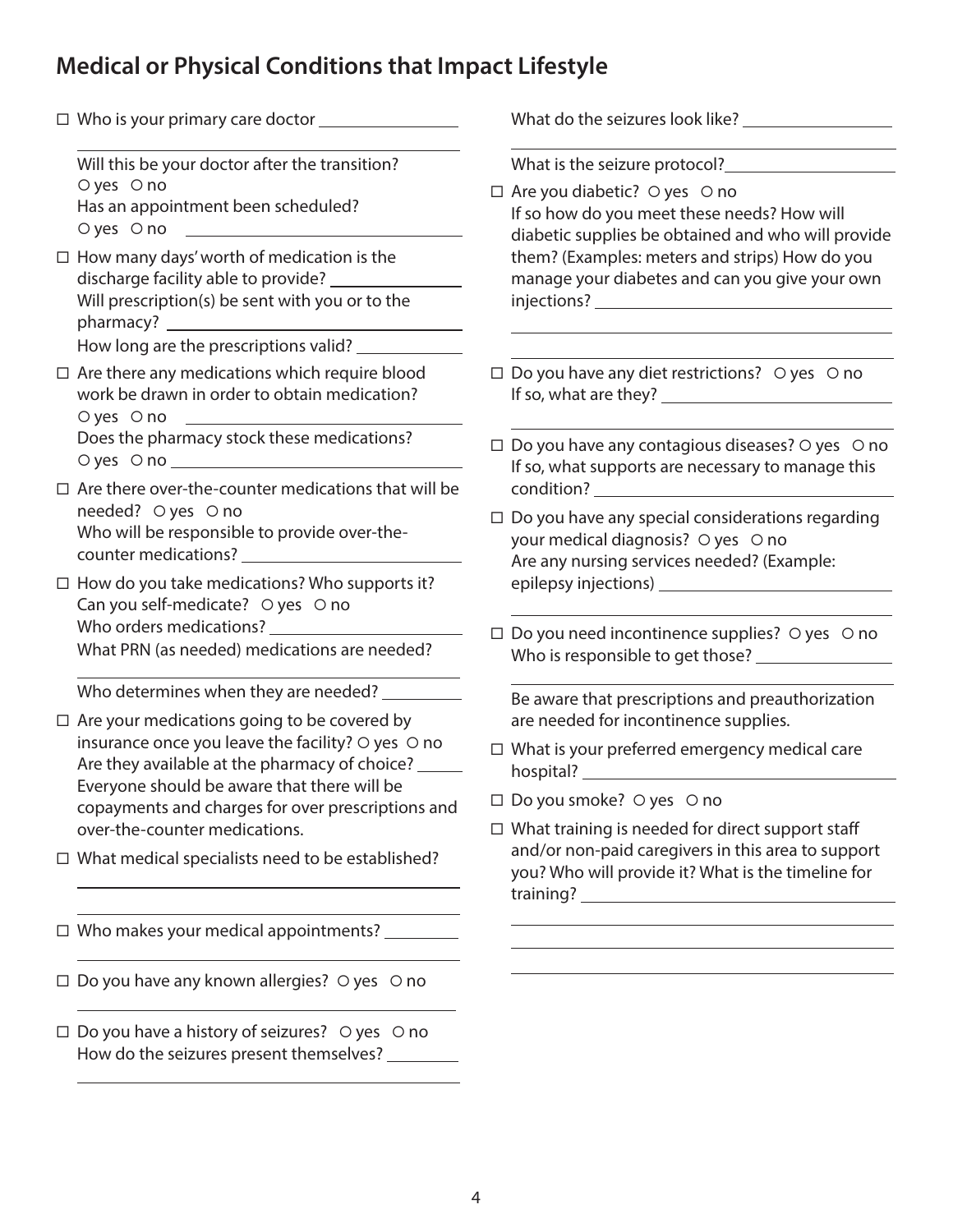## **Psychiatric, Mental Health and Behavioral Health**

 $\square$  What are your diagnoses(s) and how do they manifest?

L

 $\overline{a}$ 

L

 $\overline{a}$ 

 $\overline{a}$ 

- $\Box$  Are your medications going to be covered by insurance once you leave the facility?  $\circ$  yes  $\circ$  no Are the medications available at the pharmacy of choice?  $\circ$  yes  $\circ$  no
- $\square$  Do you have schedule 2 medications prescribed?  $O$  yes  $O$  no What are the protocols in place for storage and handling?
- $\square$  Do you take any psychotropic PRN mediations?  $O$  yes  $O$  no If so what are the protocols in place for when they can be administered?
- $\square$  When was your last psychological evaluation? \_\_\_\_\_ When is it due again?
- $\square$  Do you have a psychiatrist?  $\bigcirc$  yes  $\bigcirc$  no Are appointments set up?  $\circ$  yes  $\circ$  no This should be set up prior to the transition. What is your new psychiatrist's procedure for appointments?
- $\square$  Do you have interfering behaviors?  $\bigcirc$  yes  $\bigcirc$  no What do the interfering behaviors look like?
- $\Box$  Do you have inappropriate sexual behaviors to be aware of?  $\circ$  yes  $\circ$  no
- $\square$  Has there been any recent police involvement?  $O$  yes  $O$  no
- $\Box$  Do you have a therapist?  $\bigcirc$  yes  $\bigcirc$  no If so, have appointments been made? For when?
- $\Box$  Have you had any ER visits/hospitalizations in the last year?  $\bigcirc$  yes  $\bigcirc$  no Why were you hospitalized?

Where were you hospitalized?

 $\Box$  Do you have a history of substance abuse?  $\Box$ If so what is your drug of choice? What supports are needed to support your recovery?

 $\Box$  Have you been involuntarily discharged from any other facilities?  $\circ$  yes  $\circ$  no If so why?

 $\overline{a}$ 

L L

L

L  $\overline{a}$ 

 $\overline{\phantom{0}}$ 

 $\overline{a}$  $\overline{a}$ 

- $\square$  What tips and tricks for meeting behavioral support needs have been used in the past?
- $\Box$  For individuals with a brain injury, when did your injury occur and how?

Did it change your behavior?  $\bigcirc$  yes  $\bigcirc$  no What is your level of awareness into your injury?

- $\square$  Do you have behaviors of concern in certain environments? O yes O no
- $\Box$  Do you have a history of past trauma and abuse? ¡ yes ¡ no Have you had treatment for past trauma and abuse and/or is it still needed?  $\circ$  yes  $\circ$  no
- $\Box$  Are there or has there been any behavioral support plans in place?  $\circ$  yes  $\circ$  no If so does this plan need to be carried over to your new home?  $\bigcirc$  yes  $\bigcirc$  no Does the behavioral support plan need to be modified for your new home environment?  $O$  yes  $O$  no Do you need a system in place to track behaviors?
- $O$  yes  $O$  no  $\square$  Are there any environmental modifications needed to be made to your new home for safety purposes?
- $\square$  What training is needed for direct support staff and/or non-paid caregivers in this area to support you? Who will provide it? What is the timeline for training?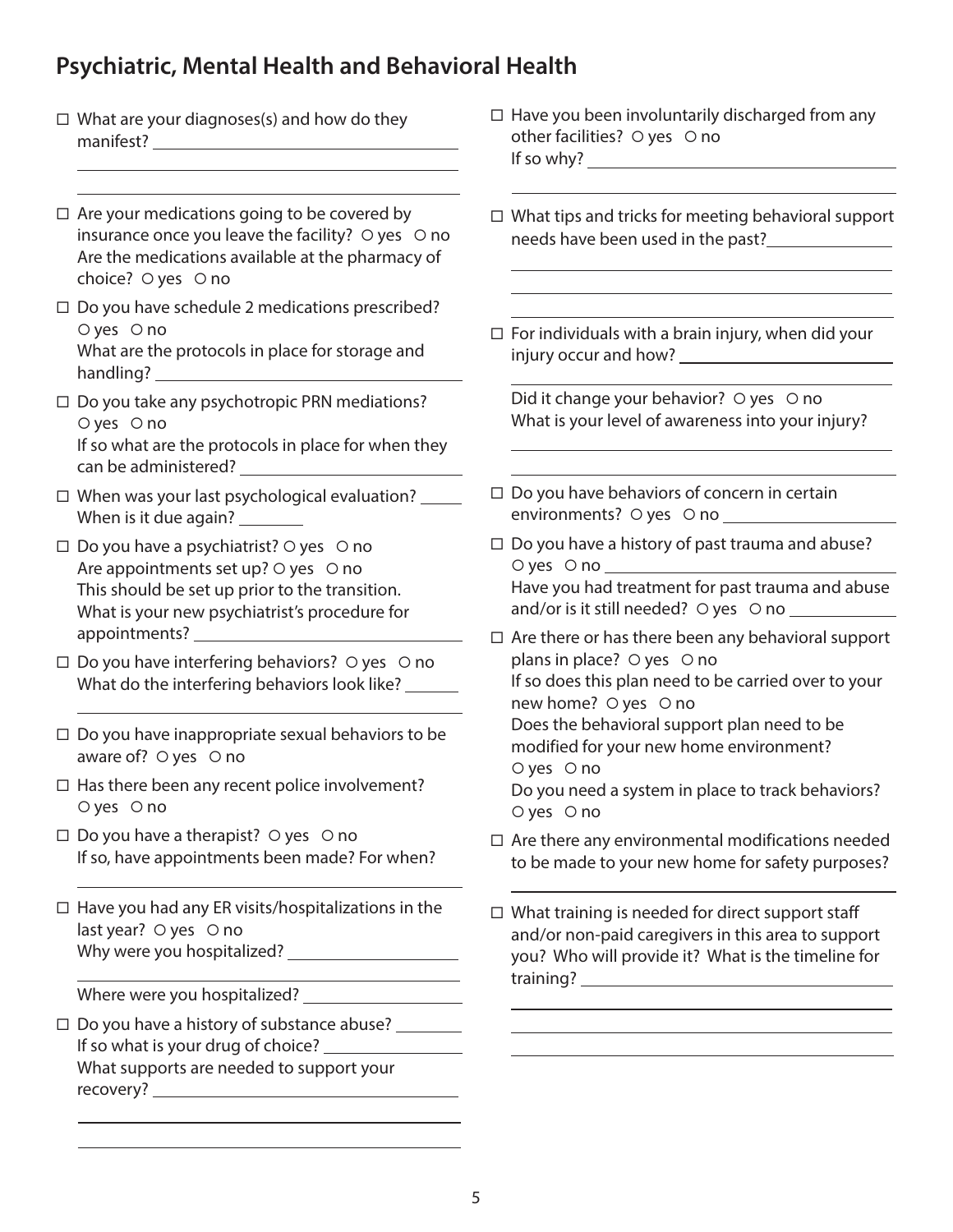## **Durable Medical Equipment/ Assistive Devices**

 $\overline{\phantom{0}}$ 

 $\overline{\phantom{0}}$ 

 $\overline{\phantom{0}}$ 

L

 $\overline{a}$ 

L  $\overline{\phantom{0}}$ L  $\overline{a}$  $\overline{\phantom{0}}$ 

- $\square$  What durable medical equipment do you own?
- $\square$  What needs to be purchased? Who will purchase it?
- $\square$  Has there been a face to face assessment for durable medical equipment with a community medical provider?  $\bigcirc$  yes  $\bigcirc$  no
- $\Box$  Is renting equipment needed until preauthorization is obtained an option? (Example: hospital bed)  $O$  yes  $O$  no
- $\square$  What kind of disposable supplies do you need?

What is your current level of use? What is the level of usage supported by Medicaid?

How will the difference be addressed if there is one?

- $\square$  Do you need assistive devices? (Examples: walker, hearing aid, communication device, Project Lifesaver) O yes O no Do these need to be purchased?  $\circ$  yes  $\circ$  no How will they be maintained?
- $\square$  What basic first aid supplies do you need? O Blood pressure O Thermometer O Scale ¡ Other
- $\square$  What training is needed for direct support staff and/or non-paid caregivers in this area to support you? Who will provide it? What is the timeline for training?

### **Personal Assistance**

- $\square$  How do you communicate?  $\_\_$ If there is a communication device, how do you use it? Who will help you maintain and/or update it?
- $\square$  Do you have positioning needs?  $\circ$  yes  $\circ$  no What supports do you need to meet these needs?

Is assistance/supervision is needed for:

□ Cooking

 $\overline{\phantom{0}}$ 

 $\overline{a}$ 

- □ Dressing
- $\square$  Bathing
- $\square$  Toileting
- $\square$  Oral hygiene
- $\square$  Cleaning
- $\square$  Accessibility
- $\square$  Shopping
- $\square$  Menstrual cycles
- $\square$  Do you need any adaptive devices to complete any of these tasks?  $\circ$  yes  $\circ$  no
- $\square$  What training is needed for direct support staff and/or non-paid caregivers in this area to support you? Who will provide it? What is the timeline for training?

### **Public Safety**

 $\overline{a}$ 

- $\square$  Do you know what to do in case of an emergency?  $O$  yes  $O$  no
- $\Box$  Do you know who to call if you do not feel safe or need assistance?
- $\square$  Do you have a disaster plan in place to cover your needs in the case of a disaster?  $\circ$  yes  $\circ$  no
- $\square$  What training is needed for direct support staff and/or non-paid caregivers in this area to support you? Who will provide it? What is the timeline for training?

L  $\overline{a}$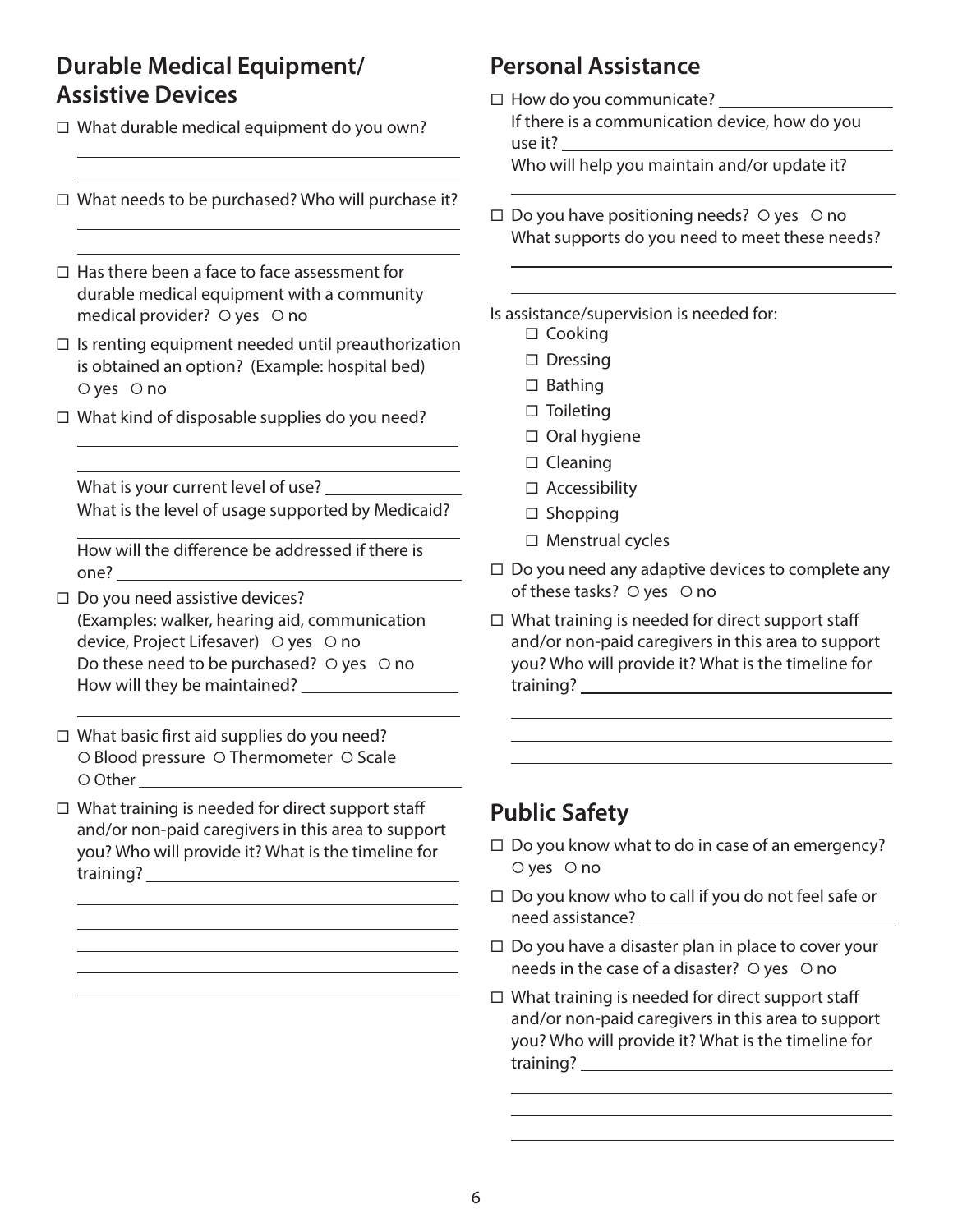## **Transportation**

 $\square$  What mode of transportation will you be using and do you need support arranging it?  $O$  yes  $O$  no

Who is paying for it?

 $\square$  What support do you need for transportation?

Is there a certain seat you need to sit in? Do you need to be a divider for safety purposes?  $O$  yes  $O$  no Do you need to be transported in a van?

 $O$  yes  $O$  no

 $\overline{a}$ 

L

 $\overline{a}$  $\overline{a}$ 

Is there accessible transportation available when transport is needed?  $\circ$  yes  $\circ$  no

- $\Box$  Is the community accessible?  $\circ$  yes  $\circ$  no (Examples: curbs, stairs, crossing the street)
- $\Box$  Are you safe in traveling in a vehicle?  $\bigcirc$  yes  $\bigcirc$  no What accommodations or support have been used in the past to help you be safe while traveling?
- $\square$  Are there any assistive devices that are needed during transportation?  $\circ$  yes  $\circ$  no (Examples: harnesses, calming devices)
- $\square$  What training is needed for direct support staff and/or non-paid caregivers in this area to support you? Who will provide it? What is the timeline for training?

## **Education**

### **If still in school:**

 $\overline{a}$ 

 $\overline{a}$ 

 $\overline{\phantom{0}}$ 

L

 $\overline{\phantom{0}}$ 

 $\overline{\phantom{0}}$ 

- $\square$  What is your home school district? What school district will you go to after the transition?
- $\square$  Who will authorize the school records to be transferred if you are transferring schools?
- $\Box$  Do you have an Individual Education Plan or 504?  $O$  yes  $O$  no
- $\square$  Is there a summer program available for you to attend?  $\circ$  yes  $\circ$  no What does this program look like? \_\_\_\_\_\_\_\_\_\_\_\_
- $\square$  What does the school's transportation look like?
- $\Box$  Are you involved in extracurricular activities?  $\Box$ If so, which activities will you be involved in?

Are there supports needed for participation?  $O$  yes  $O$  no

### **If out of school:**

 $\square$  Where did you graduate from high school?

When?

Was it a  $\square$  certificate or  $\square$  diploma?

### **Regardless of Age:**

 $\square$  What educational skills do you have?

(Examples: reading, writing)

- $\Box$  Would you like to continue your education?  $O$  yes  $O$  no What supports are needed to complete this?
- $\square$  What training is needed for direct support staff and/or non-paid caregivers in this area to support you? Who will provide it? What is the timeline for training?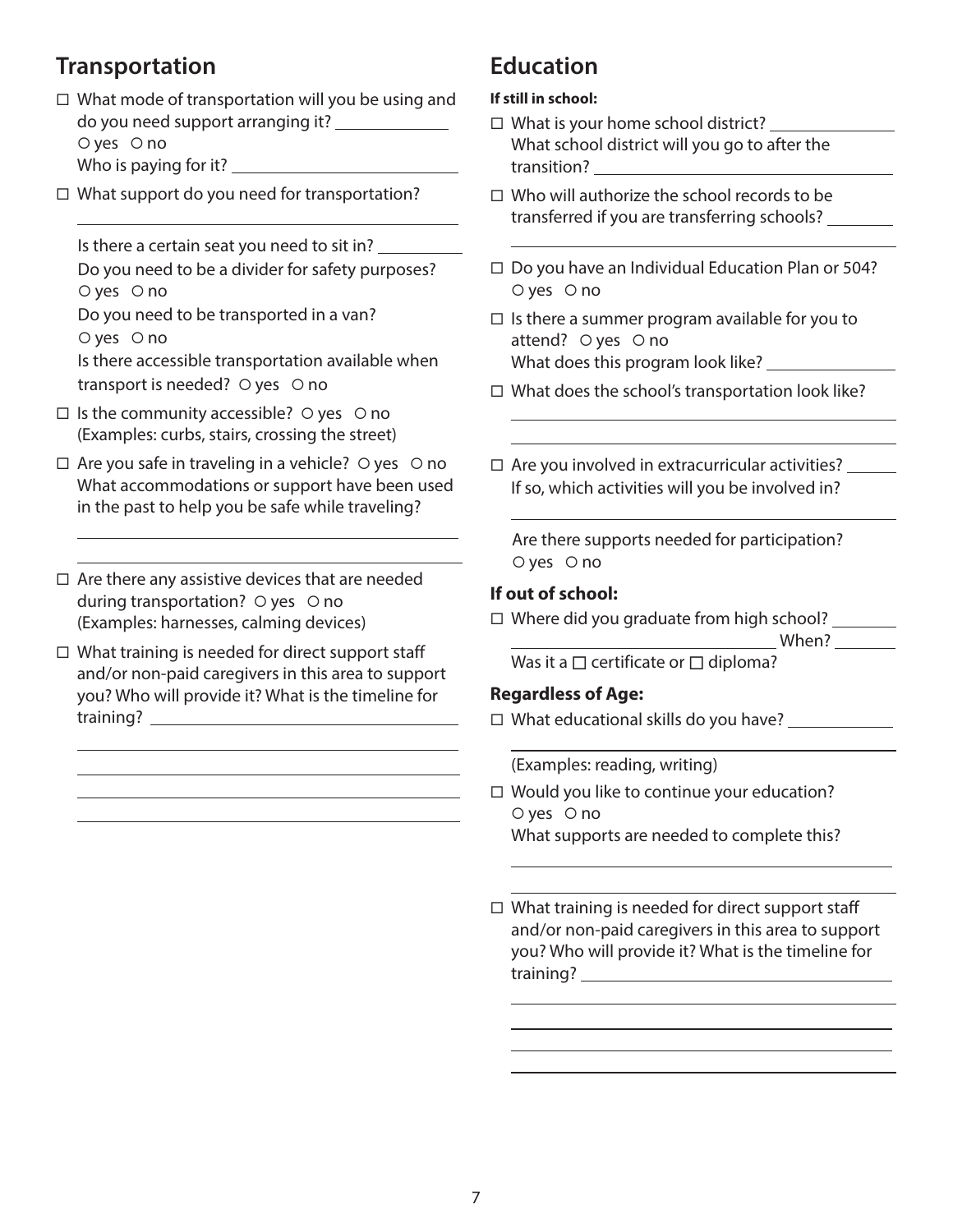## **Employment**

L

 $\overline{\phantom{0}}$ 

 $\overline{a}$ 

- $\square$  Do you want to work?  $\bigcirc$  yes  $\bigcirc$  no  $\bigcirc$  maybe
- $\square$  Have you had any past volunteer/work experience at school or in community?  $\circ$  yes  $\circ$  no
- $\Box$  Have you completed any training programs?  $O$  yes  $O$  no Has there been a certificate earned?  $\circ$  yes  $\circ$  no
- $\square$  What tasks have you completed at your jobs in the past?
- $\Box$  Do you have your I-9 information?  $\bigcirc$  yes  $\bigcirc$  no (Examples: driver's license, state ID, SS card.) If not, who will help you obtain identification?
- $\Box$  Have you been referred to Vocational Rehabilitation?  $\bigcirc$  yes  $\bigcirc$  no If not who will do that?
- $\square$  What supervision is required for you to be successful with employment? \_\_\_\_\_\_\_\_
- $\Box$  Have you received job coaching in the past?  $O$  yes  $O$  no
- $\square$  Do you have prevocational experience?  $O$  yes  $O$  no What was the duration?
- $\Box$  Do you have any segregated employment experience?  $\circ$  yes  $\circ$  no
- $\square$  Have you completed any employment/vocational assessments?  $\circ$  yes  $\circ$  no If so, are the results available?  $\circ$  yes  $\circ$  no
- $\square$  What community rehabilitation programs (CRP) have you worked with?
- $\square$  What training is needed for direct support staff and/or non-paid caregivers in this area to support you? Who will provide it? What is the timeline for training?

## **Money Management**

- $\Box$  Do you have a representative payee?  $\bigcirc$  yes  $\bigcirc$  no If so, will your representative payee continue after the transition?  $\circ$  yes  $\circ$  no If you do not have a representative payee, do you need one before the transition?  $\circ$  yes  $\circ$  no
- $\Box$  How will you access cash from your representative payee?
- $\Box$  Is your quardian also a conservator?  $\odot$  yes  $\odot$  no
- $\square$  Who will notify Social Security of the change in living arrangements?
- $\square$  Do you have past financial concerns/liens/debts owed?  $O$  yes  $O$  no
- $\Box$  Do you need a new bank account?  $\bigcirc$  yes  $\bigcirc$  no If yes, do you need help to set this up?  $\circ$  yes  $\circ$  no If so, who will assist?
- ¨ Who will help you apply for food stamps?
- $\square$  Do you have any trusts?  $\bigcirc$  yes  $\bigcirc$  no (Examples: burial, miller, special needs)
- $\square$  What are your sources of income?

 $\overline{\phantom{0}}$ 

L  $\overline{\phantom{0}}$ 

 $\overline{\phantom{0}}$  $\overline{\phantom{0}}$ 

 $\overline{\phantom{0}}$ 

L

Can an estimate be given on what your income will be once you transition?  $\circ$  yes  $\circ$  no  $\_\_\_\_\_\_\_\_\_\_\_\_$ 

## **Social, Leisure, Community, Family Support**

- $\square$  What activities can you do independently?
- $\square$  What activities or places should be avoided?
- $\square$  What activities do you participate in now that assistance is needed with?
- $\square$  What new activities would you like to experience and what support do you need for this?
- $\square$  What assistance do you need for community mobility?
- $\square$  Do you have the ability to financially support your  $interests?$   $\bigcirc$  yes  $\bigcirc$  no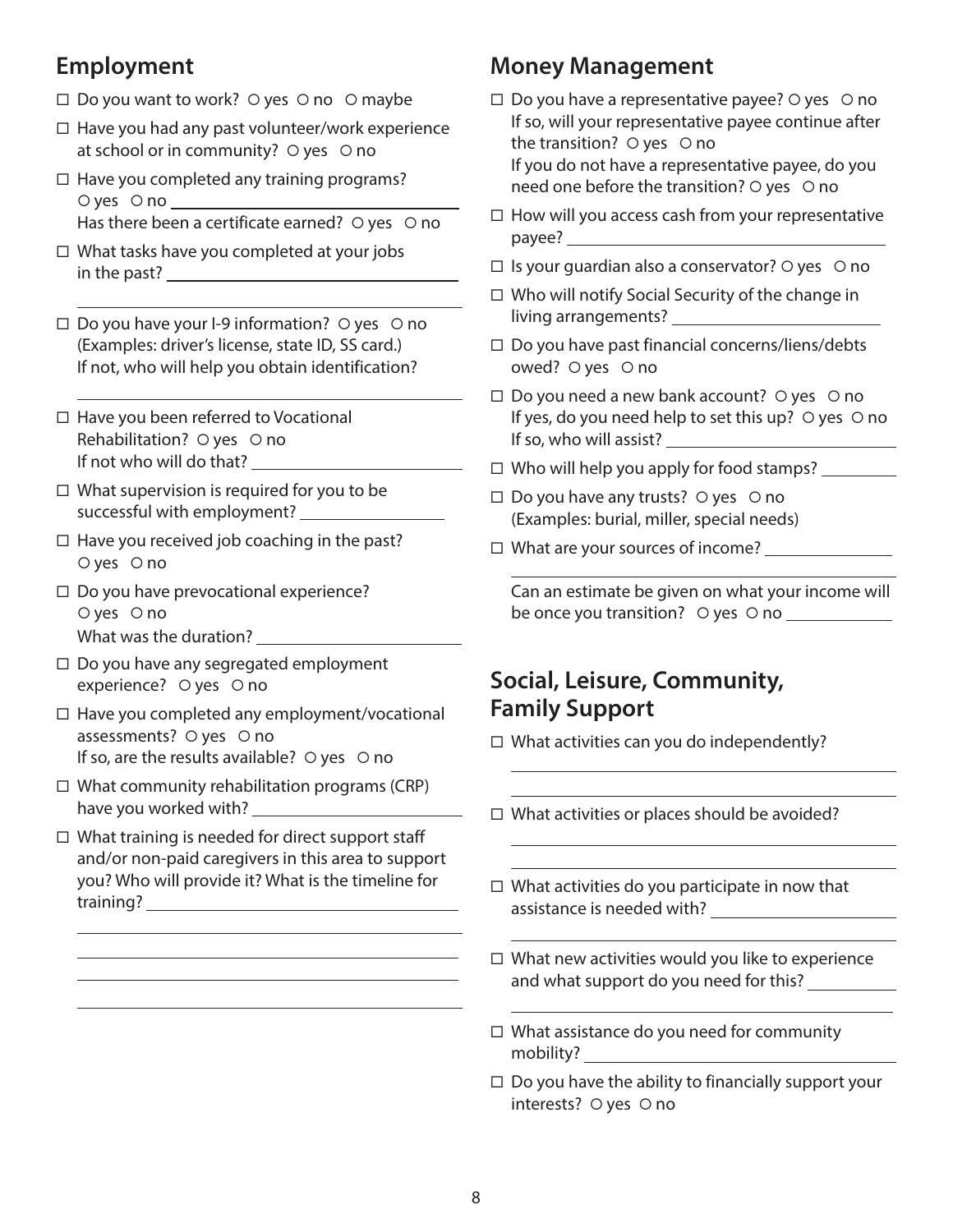## **Environmental Modifications**

 $\square$  Does your home environment need an assessment from an Occupational/Physical Therapist for accessibility and safety?  $\circ$  yes  $\circ$  no Who will arrange it?

Who will fund it?

 $\overline{a}$ 

L L

L  $\overline{\phantom{0}}$ 

 $\overline{\phantom{0}}$ 

 $\overline{\phantom{0}}$ 

- $\Box$  Will you have access to the entire house?  $O$  yes  $O$  no Is the entire house accessible or are accommodations needed and how will it be paid?
- $\Box$  Do you need a calm room/sensory room?  $O$  yes  $O$  no
- $\Box$  Do you need vehicle modifications?  $\bigcirc$  yes  $\bigcirc$  no Who is paying for it?
- $\square$  Does your home need any modifications needed to prevent property damage or for safety reasons?  $O$  yes  $O$  no
- $\Box$  Do you have any safety concerns in regards to using public restrooms?  $\circ$  yes  $\circ$  no
- $\square$  What is your level of family involvement and natural supports?

Do you have any family you cannot have contact with?  $\circ$  yes  $\circ$  no

 $\square$  What training is needed for direct support staff and/or non-paid caregivers in this area to support you? Who will provide it? What is the timeline for training?

### **Legal**

 $\overline{a}$ 

- $\Box$  Do you have a criminal history or outstanding warrants?  $\bigcirc$  yes  $\bigcirc$  no
- $\Box$  Do you have a court committal?  $\bigcirc$  yes  $\bigcirc$  no
- $\square$  Do you have any restraining orders or protective orders against you?  $\circ$  yes  $\circ$  no
- $\Box$  Do you have any restraining orders or protective orders in place against others with whom you have had past conflict with?  $\circ$  yes  $\circ$  no
- $\square$  Is there DHS involvement?  $\circ$  yes  $\circ$  no If so why?

When does DHS involvement end? Does DHS agree with the transition?  $\circ$  yes  $\circ$  no

- $\Box$  Are you on the sex offender registry?  $\bigcirc$  yes  $\bigcirc$  no Would this affect housing?  $\circ$  yes  $\circ$  no
- $\Box$  Do you have a probation officer?  $\circ$  yes  $\circ$  no
- $\Box$  Do you have any court fines that need to be paid?  $O$  yes  $O$  no

## **Rights Restrictions**

 $\square$  Do you want and/or need right restrictions for your health and safety?  $\circ$  yes  $\circ$  no What are they?

L Do arrangements need to be made to accommodate for these prior to the transition?  $O$  yes  $O$  no Can and will your provider(s) support these restrictions?  $\bigcirc$  yes  $\bigcirc$  no (Examples: Access to food, internet, family, medical, social media and level of supervision)

## **Staff and Caregiver Training**

 $\Box$  Is there any additional training that is needed that has not been discussed? Who will provide it? What is the timeline for training?

 $\overline{a}$  $\overline{a}$ 

 $\overline{a}$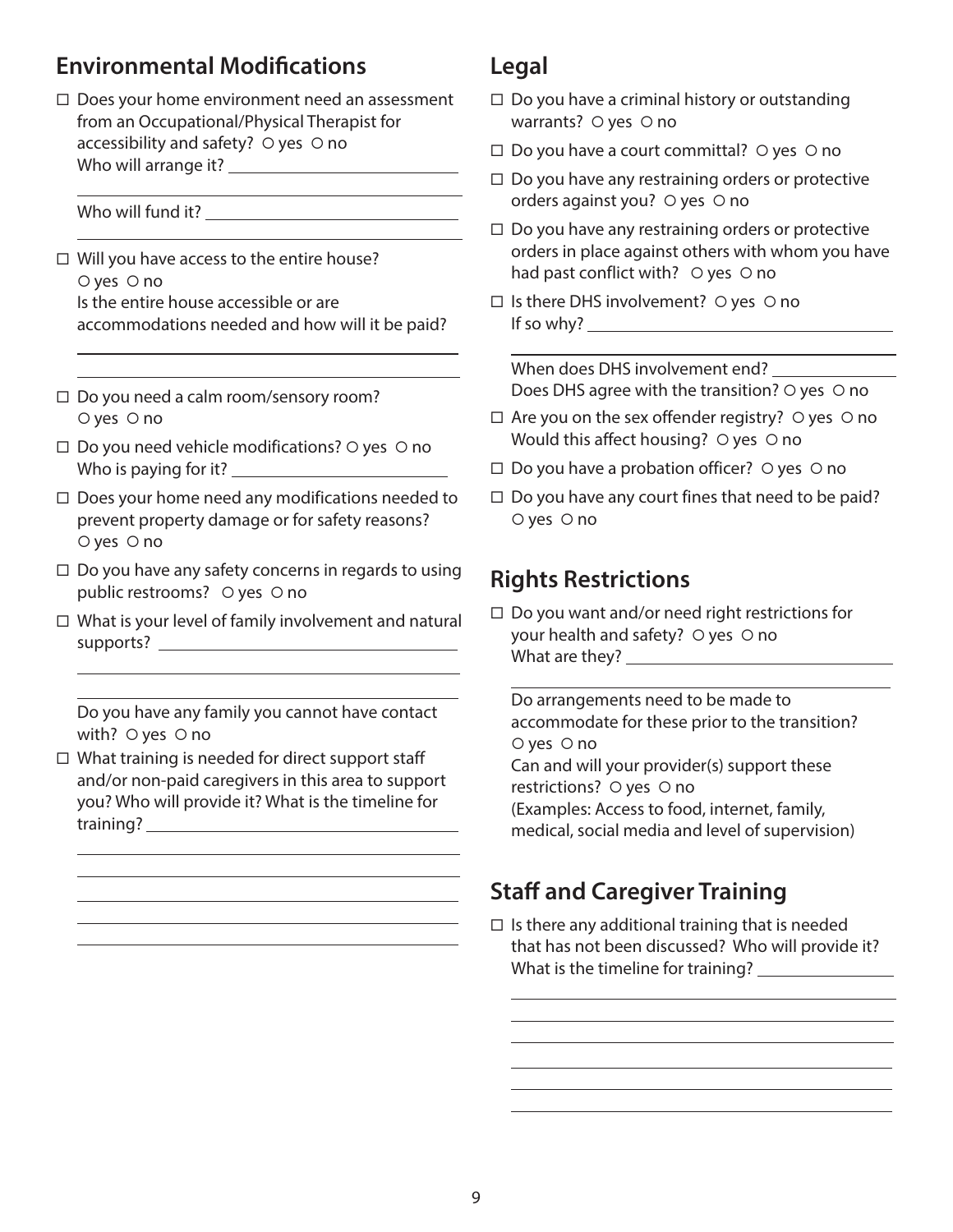## Helpful **Resources**



### **Assistive Technology Center** - **Easter**

**Seals** - The technology center houses the equipment loan service, demonstration center, lending library and used equipment referral service: [www.easterseals.com/ia/at](http://www.easterseals.com/ia/at)

**ASK Resource Center** - Education, advocacy and resource organization for parents and families. Assists families navigate through the education and health systems: [askresource.org](http://askresource.org/)

**Brain Injury Alliance of Iowa** - Provides brain injury prevention, education, advocacy, support groups and training: [biaia.org](https://biaia.org)

**Center for Autism and related disorders (CARD)** - Resources, information and training on Applied Behavioral Analysis: <https://centerforautism.com>

### **Consumer Choice Option (CCO)** -

Information about the self-direction option available under the HCBS waivers: [dhs.iowa.gov/ime/members/medicaid](http://dhs.iowa.gov/ime/members/medicaid-a-to-z/consumer-choices-option)[a-to-z/consumer-choices-option](http://dhs.iowa.gov/ime/members/medicaid-a-to-z/consumer-choices-option) or [veridianfiscalsolutions.org/cco/](http://www.veridianfiscalsolutions.org/cco/)

### **Community Connections Supporting Reentry Resource Guide** -

Comprehensive resource guide for programs in various communities throughout the state: [doc.iowa.gov/](https://doc.iowa.gov/quick-link/ccsr-resource) [quick-link/ccsr-resource](https://doc.iowa.gov/quick-link/ccsr-resource)

### **Conner Training Connection Grant**

- Provided funds for individuals transitioning from Woodward and Glenwood Resource Centers to pay for initial essential household set up costs: [uihc.org/ucedd/conner-training](https://uihc.org/ucedd/conner-training-connection)[connection](https://uihc.org/ucedd/conner-training-connection)

**Department of Housing and Urban Development (HUD)** - Rental assistance and assistance with disputes over income guidelines: [www.hud.gov](https://www.hud.gov)

**DirectCourse** - A training program facilitated by the Iowa Association of Community Providers for direct support professionals and frontline supervisors: [iowaproviders.org/directcourse](http://www.iowaproviders.org/directcourse)

### **Disability Resource Library** -

Information for, by, and about people with disabilities available in a variety of different formats; books, DVDS, reference materials, training software and assistive technology. Free research assistance it is also available: [uichildrens.org/cdd/drl](https://uichildrens.org/cdd/drl)

**Disability Rights Iowa** - Provides selfadvocacy, education, non-legal advocacy and legal and systems advocacy to people with disabilities that have faced discrimination, denied services or faced abuse: [disabilityrightsiowa.org](https://disabilityrightsiowa.org/)

**Epilepsy Foundation of Iowa** - Support, advocacy, education: [epilepsyiowa.org/](http://www.epilepsyiowa.org/)

**Food Bank of Iowa** - Locate local food pantries and resources: [foodbankiowa.org/gethelp](https://www.foodbankiowa.org/gethelp)

**Habitat for Humanity** - Stores throughout Iowa with a variety of used adaptive and home health equipment. Some locations can provide housing assistance: [www.habitat.org/](https://www.habitat.org/)

**Home and Community Based Services (HCBS)** - Information about waivers, programs and services available under Medicaid: http://dhs.iowa.gov/ ime/members/medicaid-a-to-z/hcbs. Administrative rules can be found at [dhs.iowa.gov/administrative-rules](http://dhs.iowa.gov/administrative-rules)

**Iowa Compass** - Information about services and supports for Iowans with disabilities, their families and services providers. Access thousands of unique local, state and national programs for people with complex health-related conditions and disabilities: [iowacompass.org](https://iowacompass.org/)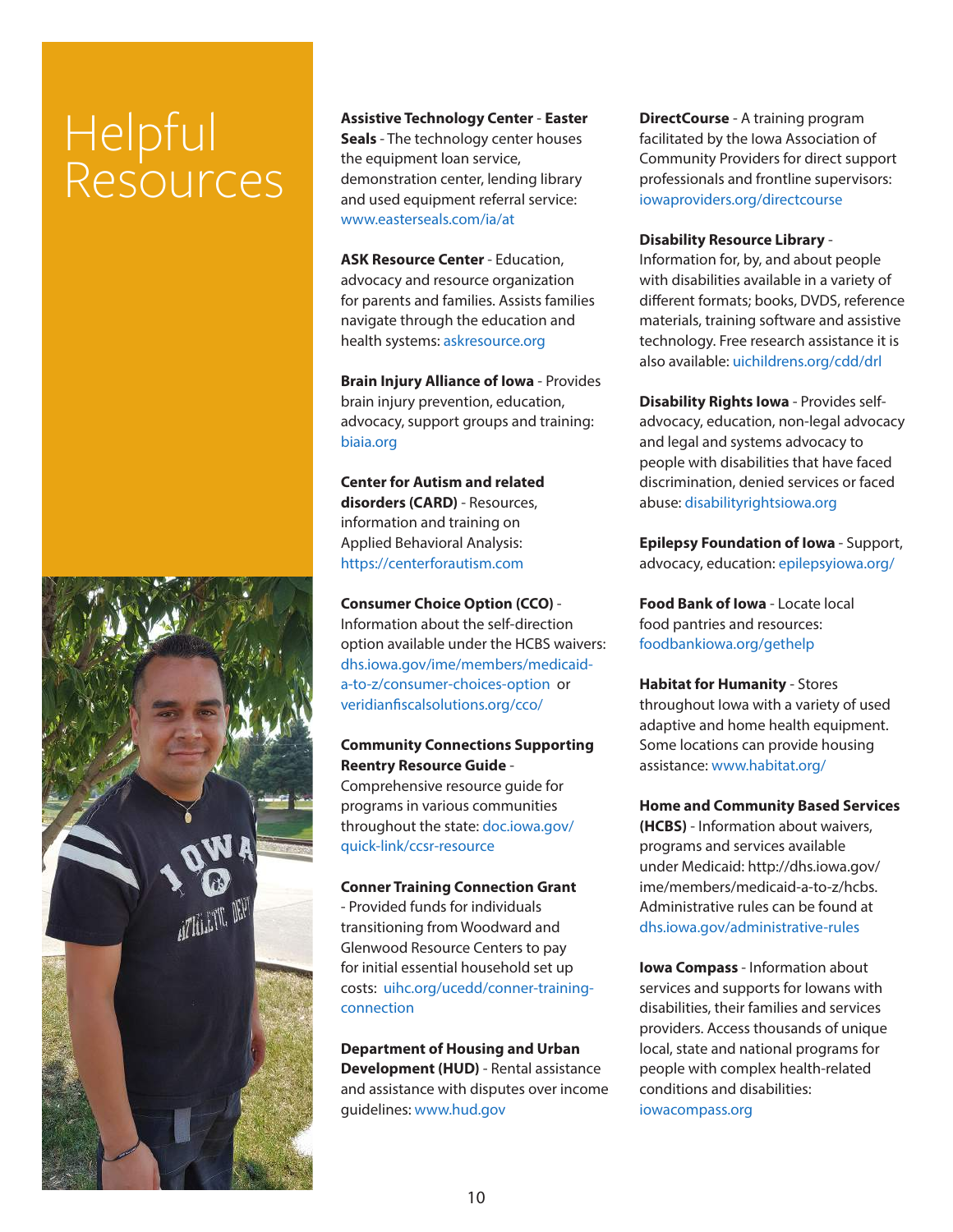**Iowa Department of Aging - Provides** advocacy, services, training and funding for older Iowans: [iowaaging.gov/news](https://www.iowaaging.gov/news-resources/resources)[resources/resources](https://www.iowaaging.gov/news-resources/resources)

### **Iowa Department of Human Rights-Client Assistance Program (CAP)** -

Assistance with negotiation, mediation and conflict resolution with programs funded under the Rehabilitation Act: [humanrights.iowa.gov/cas/pd/client](https://humanrights.iowa.gov/cas/pd/client-assistance-program)[assistance-program](https://humanrights.iowa.gov/cas/pd/client-assistance-program)

### **Iowa Department of the Blind** -

Helps educate, train and empower blind and low vision individuals to pursue lifelong goals: [blind.iowa.gov/](https://blind.iowa.gov/)

### **Iowa Finance Authority** -

Affordable housing information and rent subsidy programs including the HCBS rent subsidy program: [www.iowafinanceauthority.gov](http://www.iowafinanceauthority.gov)

### **Iowa Vocational Rehabilitation Services (IVRS)** - Funds and provides a variety of employment supports and

training programs: [www.ivrs.iowa.gov](http://www.ivrs.iowa.gov/)

### **IowaHousingSearch.org** -

Housing locator service to find affordable and accessible housing: [iowahousingsearch.org/](http://iowahousingsearch.org/)

### **Managed Care Ombudsman Program**-

Advocates for the rights and needs of Medicaid managed care members who receive long-term care services: [iowaaging.gov/state-long-term](https://www.iowaaging.gov/state-long-term-care-ombudsman/managed-care-ombudsman-program)[care-ombudsman/managed-care](https://www.iowaaging.gov/state-long-term-care-ombudsman/managed-care-ombudsman-program)[ombudsman-program](https://www.iowaaging.gov/state-long-term-care-ombudsman/managed-care-ombudsman-program)

### **Mental Health and Disability Services**

**Regions** - Can provide services for those not eligible for Medicaid but have needs related to mental health or disability status, and individuals who are Medicaid enrolled but need access to services not covered by Medicaid: [dhs.iowa.gov/mhds-providers/](https://dhs.iowa.gov/mhds-providers/providers-regions/regions) [providers-regions/regions](https://dhs.iowa.gov/mhds-providers/providers-regions/regions)

### **Occupational Therapy Assistive Technology Lab and Services** - St.

Ambrose University - St Ambrose-offers a virtual tour of accessible housing, possible assistive devices, and resources that are available. They also have a lending library. [info.sau.edu/jimsplace/](https://info.sau.edu/jimsplace/take-the-tour/) [take-the-tour](https://info.sau.edu/jimsplace/take-the-tour/)

#### **Office of the State Long Term-Care**

**Ombudsman** - Investigates complaints, seeks resolutions to problems and provides advocacy for those living in facility care. [iowaaging.gov/state-long](https://www.iowaaging.gov/state-long-term-care-ombudsman)[term-care-ombudsman](https://www.iowaaging.gov/state-long-term-care-ombudsman)

**Special Olympics Iowa** - Information regarding regional and local events and programs: [www.soiowa.org](http://www.soiowa.org)

### **The Helen Keller National Center**

**(HKNC)** - Serves individuals who are deaf/blind. They are a resource for training and have a Midwest representative that can work with individuals/agencies on issues: [helenkeller.org/hknc](https://www.helenkeller.org/hknc)

### **University of Iowa Intellectual**

**Disability** - Mental Illness Program- provides compre-hensive interdisciplinary care to adults with intellectual disability, mental illness and challenging behavior: [medicine.uiowa.edu/psychiatry/patient](https://medicine.uiowa.edu/psychiatry/patient-care/intellectual-disability-mental-illness-program)[care/intellectual-disability-mental](https://medicine.uiowa.edu/psychiatry/patient-care/intellectual-disability-mental-illness-program)[illness-program](https://medicine.uiowa.edu/psychiatry/patient-care/intellectual-disability-mental-illness-program)

**Work Incentives Planning and Assistance (WIPA)** - Benefits planning and assistance with applying for work incentives for those on SSDI and/or SSI who are pursuing employment: [disabilityrightsiowa.org/who-we-are/](https://disabilityrightsiowa.org/who-we-are/funding-partners/work-incentives-planning-assistance-wipa/) [funding-partners/work-incentives](https://disabilityrightsiowa.org/who-we-are/funding-partners/work-incentives-planning-assistance-wipa/)[planning-assistance-wipa](https://disabilityrightsiowa.org/who-we-are/funding-partners/work-incentives-planning-assistance-wipa/)

## Notes